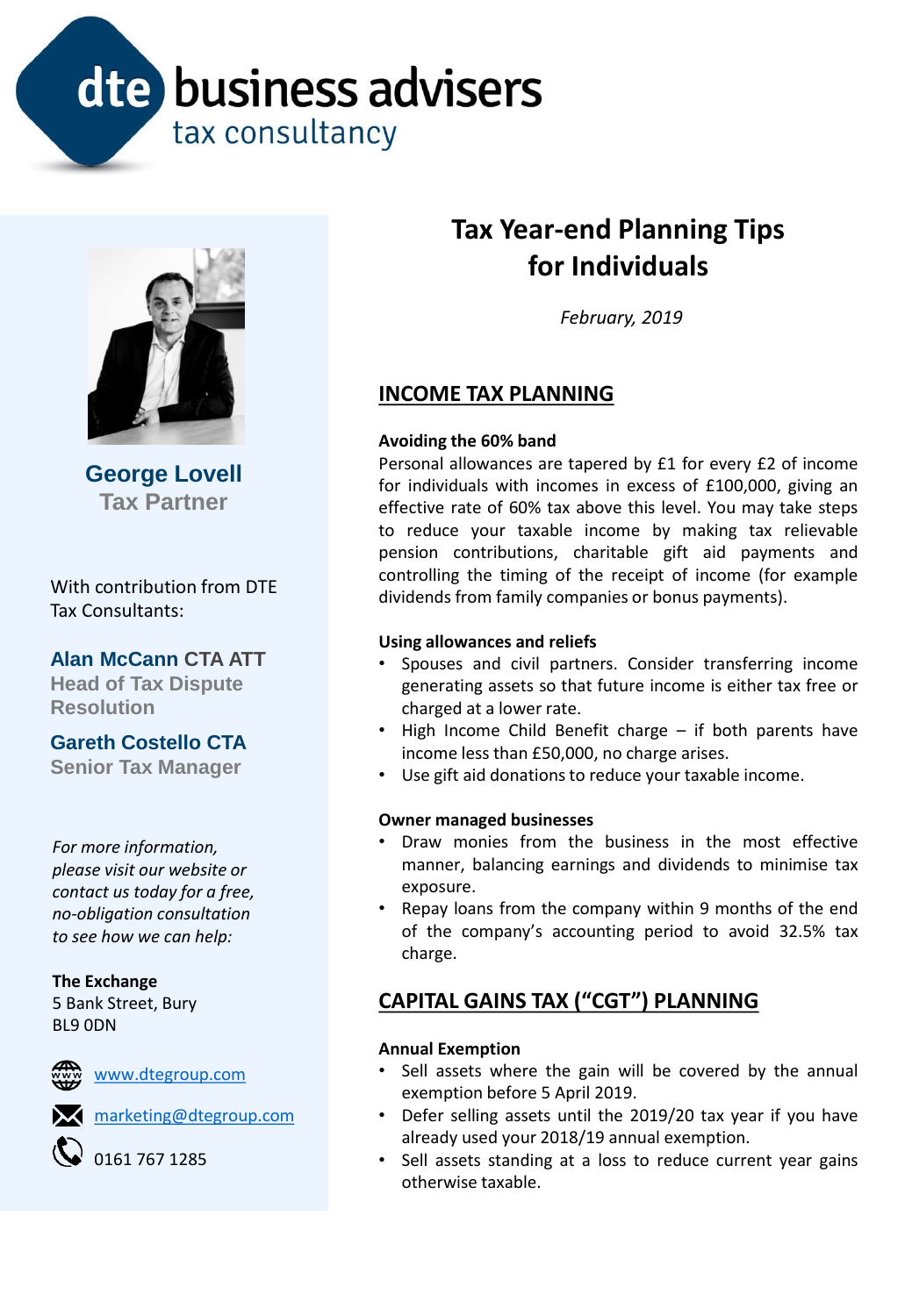# **ENTREPRENEURS' RELIEF ("ER")**

Are you likely to sell a business interest, asset or shareholding in the next 12-24 months? ER reduces the rate of CGT to 10% for gains of up to £10m (the lifetime limit). Rules of eligibility for the relief are tightly drawn and require detailed consideration.

# **Deferring capital gains**

Rollover relief – if you have sold or are planning to sell assets used in your business and buy another qualifying asset within three years (or have bought one in the previous 12 months) the gain may be rolled-over. It is also available to defer the gain on the disposal of any asset where the proceeds are reinvested into a qualifying EIS company.

# **INHERITANCE TAX ("IHT")**

#### **Wills review**

You should review your will on a regular basis and on any significant life event. (Marriage or divorce will typically render any pre-existing will as being invalid thereafter). Your financial and family circumstances change over time and it is important that your will is current and reflects your wishes for both succession and tax planning. If you do not have a will then your assets pass according to the rules of intestacy and, contrary to popular belief, where you are married with children these rules mean that the surviving spouse does not automatically inherit your entire estate.

#### **Lifetime allowances and reliefs**

- Each person has a nil rate band of £325,000 before IHT is charged at 40%.
- Where the nil rate band is not fully utilised on the first death, then it is passed to the surviving spouse. Therefore, following a second death up to £650,000 may be free from IHT.
- Consider passing the entire estate to the surviving spouse (free of IHT) and subsequently they may make lifetime gifts so that, if they survive for the seven year period, their gift is free from IHT and the transferable nil rate band has been fully preserved.
- Gifts within the annual exemption (£3,000 annually) are immediately free of IHT but can only be carried forward for one year if not used. If you have not utilised your 2017/18 annual exemption you must use your current year's exemption before accessing the prior year.
- Separate gifts of up to £250 each are immediately free from IHT to any number of individuals in a tax year.
- Gifts made in consideration of marriage are also free from IHT up to certain limits based on the donor's relationship to the recipient.
- A potentially valuable exemption is for regular gifts out of excess income.

# **Planning for death**

- Review business assets to ensure they are structured correctly so that business property relief and/or agricultural property relief are maximised.
- Life policies may be taken out to fund an IHT exposure, provided they are written into a trust, the proceeds will not be subject to IHT on death.
- Review your defined benefit pension fund to ensure that there is maximum potential for your beneficiaries to receive your pension fund as tax efficiently as possible.